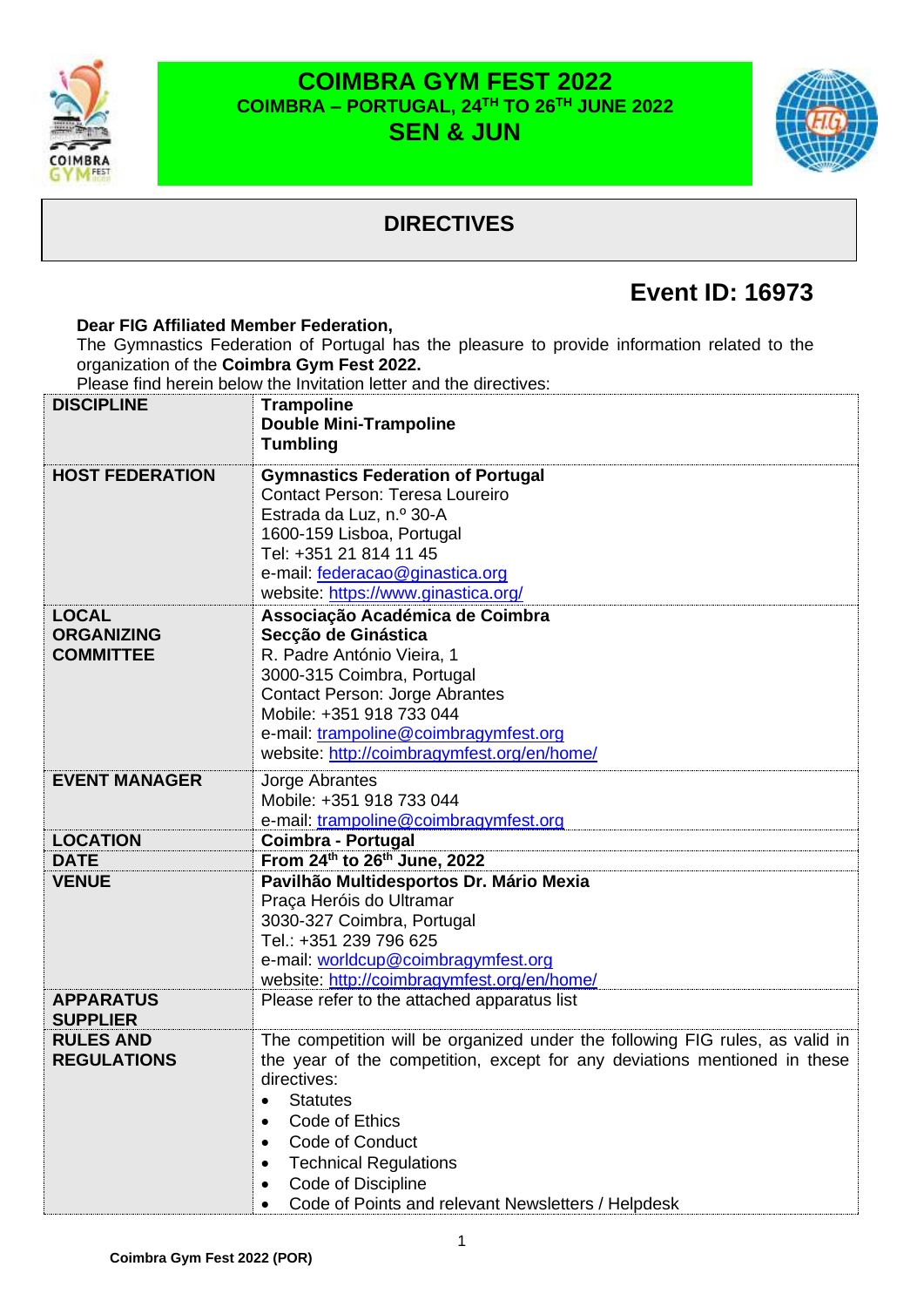|                     | <b>General Judges' Rules</b><br>$\bullet$<br>Specific Judges' Rules<br>$\bullet$<br><b>Anti-Doping Rules</b><br>$\bullet$<br>Medical Organisation of FIG Competitions and Events<br>$\bullet$<br>Framework for safeguarding athletes and other participants from<br>$\bullet$<br>harassment and abuse in sport during events<br><b>License Rules</b><br>$\bullet$<br><b>Media Rules</b><br>$\bullet$<br><b>Apparatus Norms</b><br>$\bullet$<br>Rules for Sanctioning (approval) of International Events<br>$\bullet$<br><b>Advertising and Publicity Rules</b><br>$\bullet$ |  |  |  |  |  |
|---------------------|-----------------------------------------------------------------------------------------------------------------------------------------------------------------------------------------------------------------------------------------------------------------------------------------------------------------------------------------------------------------------------------------------------------------------------------------------------------------------------------------------------------------------------------------------------------------------------|--|--|--|--|--|
|                     | <b>Regulations for Award Ceremonies</b><br>$\bullet$                                                                                                                                                                                                                                                                                                                                                                                                                                                                                                                        |  |  |  |  |  |
|                     | <b>Accreditation Rules</b><br>$\bullet$<br><b>SPECIFIC RULES</b>                                                                                                                                                                                                                                                                                                                                                                                                                                                                                                            |  |  |  |  |  |
|                     | <b>Individual Trampoline, Double Mini-Trampoline and Tumbling</b>                                                                                                                                                                                                                                                                                                                                                                                                                                                                                                           |  |  |  |  |  |
|                     | 15-16 - Following 15-16 WAGC rules;<br>17+ - Following FIG Senior rules.                                                                                                                                                                                                                                                                                                                                                                                                                                                                                                    |  |  |  |  |  |
| <b>AGE LIMITS</b>   | Age Group:                                                                                                                                                                                                                                                                                                                                                                                                                                                                                                                                                                  |  |  |  |  |  |
|                     | Junior                                                                                                                                                                                                                                                                                                                                                                                                                                                                                                                                                                      |  |  |  |  |  |
|                     | 15-16 (born in 2006 or 2007);<br>$\bullet$                                                                                                                                                                                                                                                                                                                                                                                                                                                                                                                                  |  |  |  |  |  |
|                     | Senior:<br>17+ (born in 2005 and before)<br>$\bullet$                                                                                                                                                                                                                                                                                                                                                                                                                                                                                                                       |  |  |  |  |  |
|                     | All gymnasts must hold a valid FIG Licence, until the end of the event.                                                                                                                                                                                                                                                                                                                                                                                                                                                                                                     |  |  |  |  |  |
| <b>PROVISIONAL</b>  | Day 1, $23rd$ June:<br><b>Arrival of Delegations</b>                                                                                                                                                                                                                                                                                                                                                                                                                                                                                                                        |  |  |  |  |  |
| <b>SCHEDULE</b>     | Training and Podium Training<br>Day 2, $24^{\text{th}}$ June:<br>Qualifications: Trampoline, Double Mini-Trampoline and<br>Tumbling                                                                                                                                                                                                                                                                                                                                                                                                                                         |  |  |  |  |  |
|                     | Day 3, $25th$ June:<br>Qualifications: Trampoline, Double Mini-Trampoline and<br>Tumbling                                                                                                                                                                                                                                                                                                                                                                                                                                                                                   |  |  |  |  |  |
|                     | Day 4, $26th$ June:<br>Qualifications and Finals: Trampoline, Double Mini-<br><b>Trampoline and Tumbling</b><br><b>Banquet and Final party</b>                                                                                                                                                                                                                                                                                                                                                                                                                              |  |  |  |  |  |
|                     | Day 5, $27th$ June:<br>Departure of delegations                                                                                                                                                                                                                                                                                                                                                                                                                                                                                                                             |  |  |  |  |  |
| <b>EVENT FORMAT</b> | International Competition<br>will consist of Individual<br>The Trampoline<br>Trampoline, Double Mini-Trampoline and Tumbling with Qualifications and<br>Finals.                                                                                                                                                                                                                                                                                                                                                                                                             |  |  |  |  |  |
|                     | <b>Participation in the Qualifications:</b><br>• All competitors must take part in the qualifications.                                                                                                                                                                                                                                                                                                                                                                                                                                                                      |  |  |  |  |  |
|                     | In case of a tie at any place, the tie-breaking rules as set up for the World                                                                                                                                                                                                                                                                                                                                                                                                                                                                                               |  |  |  |  |  |
|                     | Championships shall be applied.                                                                                                                                                                                                                                                                                                                                                                                                                                                                                                                                             |  |  |  |  |  |
|                     | <b>Participation in the Finals:</b><br>The top 8 (eight) scores from the qualifications qualify for the finals.                                                                                                                                                                                                                                                                                                                                                                                                                                                             |  |  |  |  |  |
|                     | In addition, the host club will be allowed 1 (one) gymnast in each<br>age/gender/discipline, in case that it is not represented (max. 1 (one) per<br>discipline).                                                                                                                                                                                                                                                                                                                                                                                                           |  |  |  |  |  |
|                     | • Such "Wild Card Gymnasts" must have participated in the qualification.                                                                                                                                                                                                                                                                                                                                                                                                                                                                                                    |  |  |  |  |  |
|                     | • "Wild Card Gymnasts" will be able to receive medals and prize money.<br>• In case of a tie at any place, the tie-breaking rules as set up for the World<br>Championships shall be applied.                                                                                                                                                                                                                                                                                                                                                                                |  |  |  |  |  |
|                     | Finals will start from 0,00 points, except if there are less then 9 competitors<br>$\bullet$<br>in the Qualifications.                                                                                                                                                                                                                                                                                                                                                                                                                                                      |  |  |  |  |  |
|                     | <b>Team Competition:</b><br>Top 3 results in qualifying round will be counted for the Team Competition.                                                                                                                                                                                                                                                                                                                                                                                                                                                                     |  |  |  |  |  |
| <b>FEDERATIONS</b>  | All Member Federations according to the following principles:                                                                                                                                                                                                                                                                                                                                                                                                                                                                                                               |  |  |  |  |  |
| <b>INVITED</b>      | All FIG members federations in good standings;<br>$\bullet$                                                                                                                                                                                                                                                                                                                                                                                                                                                                                                                 |  |  |  |  |  |
|                     | All regional federations affiliated in their respective national federation;<br>$\bullet$<br>All clubs affiliated in their respective national federation.<br>$\bullet$                                                                                                                                                                                                                                                                                                                                                                                                     |  |  |  |  |  |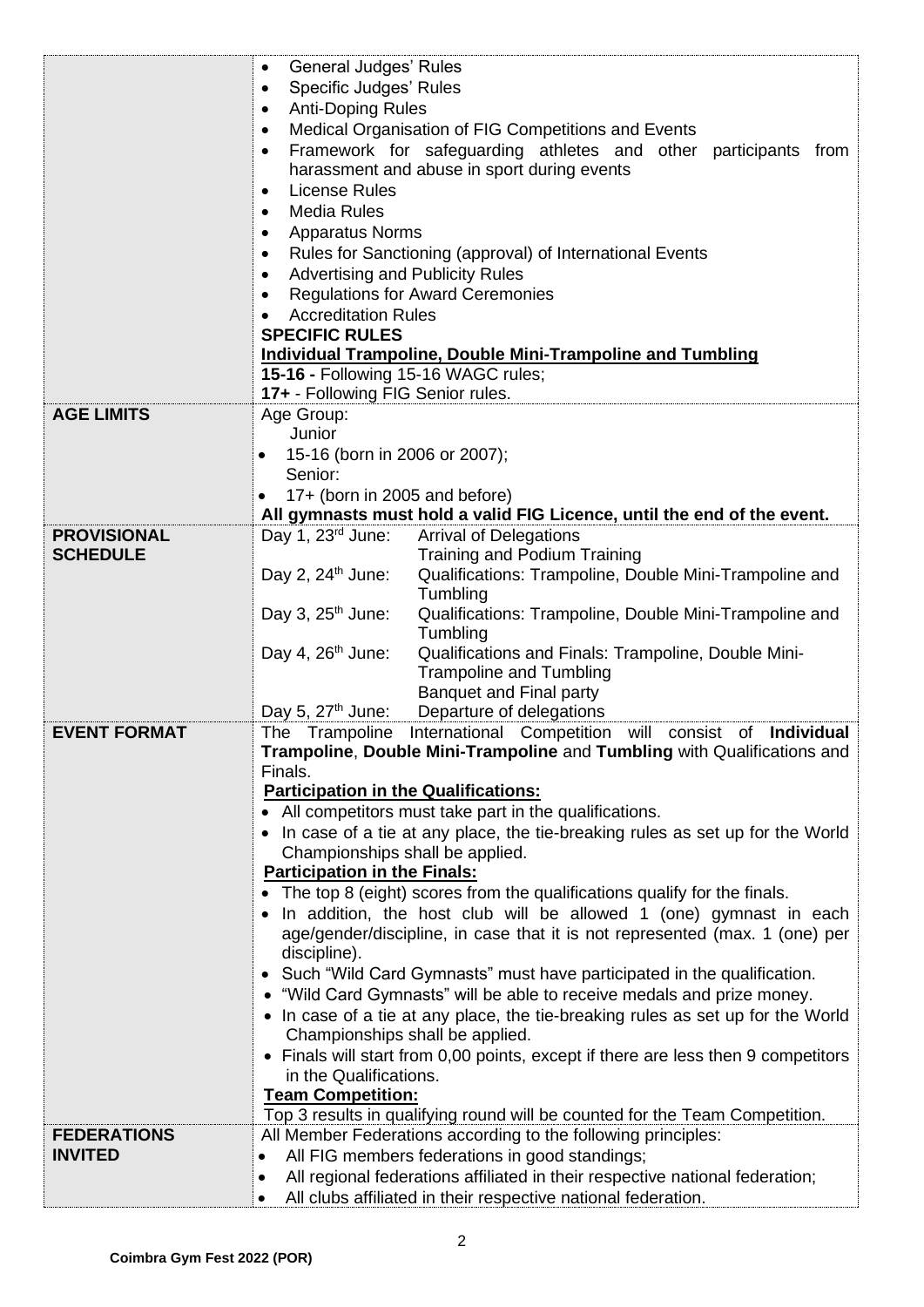| <b>SIZE OF DELEGATION</b> | No limits.                                                                                                                                                                                                                                                                                                                                                                          |                                                                                                                      |          |                        |                                                                                                                                                                     |  |
|---------------------------|-------------------------------------------------------------------------------------------------------------------------------------------------------------------------------------------------------------------------------------------------------------------------------------------------------------------------------------------------------------------------------------|----------------------------------------------------------------------------------------------------------------------|----------|------------------------|---------------------------------------------------------------------------------------------------------------------------------------------------------------------|--|
| <b>JUDGES AND JURIES</b>  | Each participating delegation (federation or club) is obliged to bring 1 (one)                                                                                                                                                                                                                                                                                                      |                                                                                                                      |          |                        |                                                                                                                                                                     |  |
|                           | judge with FIG judges brevet for every 8 competitors ( $2-8 = 1$ Judge, $9-16 = 2$ )                                                                                                                                                                                                                                                                                                |                                                                                                                      |          |                        |                                                                                                                                                                     |  |
|                           | Judges, $17-24 = 3$ Judges, 25 or more = 4 Judges).                                                                                                                                                                                                                                                                                                                                 |                                                                                                                      |          |                        |                                                                                                                                                                     |  |
|                           | The delegations that do not comply by the established rules relating to the                                                                                                                                                                                                                                                                                                         |                                                                                                                      |          |                        |                                                                                                                                                                     |  |
|                           | disposability of judges will be penalized with the payment of 300€ (three                                                                                                                                                                                                                                                                                                           |                                                                                                                      |          |                        |                                                                                                                                                                     |  |
|                           | hundred euros) for each missing judge.                                                                                                                                                                                                                                                                                                                                              |                                                                                                                      |          |                        |                                                                                                                                                                     |  |
|                           | The non-payment of the penalization will implicate the non-participation in the<br>event of the respective competitors.<br>All the judges indicated by the respective delegations, will have to be present<br>at the respective judges' meetings.<br>Note: Transport, accommodation, and meals of the judges of each delegation<br>are of the respective delegation responsibility. |                                                                                                                      |          |                        |                                                                                                                                                                     |  |
|                           |                                                                                                                                                                                                                                                                                                                                                                                     |                                                                                                                      |          |                        |                                                                                                                                                                     |  |
|                           |                                                                                                                                                                                                                                                                                                                                                                                     |                                                                                                                      |          |                        |                                                                                                                                                                     |  |
|                           |                                                                                                                                                                                                                                                                                                                                                                                     |                                                                                                                      |          |                        |                                                                                                                                                                     |  |
|                           |                                                                                                                                                                                                                                                                                                                                                                                     |                                                                                                                      |          |                        |                                                                                                                                                                     |  |
|                           |                                                                                                                                                                                                                                                                                                                                                                                     |                                                                                                                      |          |                        |                                                                                                                                                                     |  |
|                           | All judges must have a current valid FIG brevet at the time of the event.                                                                                                                                                                                                                                                                                                           |                                                                                                                      |          |                        |                                                                                                                                                                     |  |
| <b>REGISTRATION</b>       | Provisional, Definitive and Nominative registrations must be send with the                                                                                                                                                                                                                                                                                                          |                                                                                                                      |          |                        |                                                                                                                                                                     |  |
| <b>DEADLINES</b>          | correspondent forms to trampoline@coimbragymfest.org:                                                                                                                                                                                                                                                                                                                               |                                                                                                                      |          |                        |                                                                                                                                                                     |  |
|                           | Provisional                                                                                                                                                                                                                                                                                                                                                                         | 23rd February, 2022                                                                                                  |          |                        |                                                                                                                                                                     |  |
|                           | registration                                                                                                                                                                                                                                                                                                                                                                        |                                                                                                                      |          |                        | Forms available in                                                                                                                                                  |  |
|                           | Definitive                                                                                                                                                                                                                                                                                                                                                                          | 20 <sup>th</sup> April, 2022                                                                                         |          |                        | http://coimbragymfest.org/en/home/                                                                                                                                  |  |
|                           | registration:                                                                                                                                                                                                                                                                                                                                                                       |                                                                                                                      |          |                        |                                                                                                                                                                     |  |
|                           | Nominative                                                                                                                                                                                                                                                                                                                                                                          | 18 <sup>th</sup> May, 2022                                                                                           |          |                        |                                                                                                                                                                     |  |
|                           | registration                                                                                                                                                                                                                                                                                                                                                                        |                                                                                                                      |          |                        |                                                                                                                                                                     |  |
|                           |                                                                                                                                                                                                                                                                                                                                                                                     |                                                                                                                      |          |                        | Registrations made later than 10 (ten) days after the deadline for the                                                                                              |  |
|                           |                                                                                                                                                                                                                                                                                                                                                                                     |                                                                                                                      |          |                        | Nominative Entry will not be accepted and the Delegations will not be                                                                                               |  |
|                           | authorized to participate.                                                                                                                                                                                                                                                                                                                                                          |                                                                                                                      |          |                        |                                                                                                                                                                     |  |
| <b>DRAWING OF LOTS</b>    |                                                                                                                                                                                                                                                                                                                                                                                     |                                                                                                                      |          |                        | The drawing of lots will take place at the LOC office in Coimbra (POR) two                                                                                          |  |
|                           | weeks after the closing date of the nominative registration.                                                                                                                                                                                                                                                                                                                        |                                                                                                                      |          |                        |                                                                                                                                                                     |  |
| <b>ENTRY FEES</b>         |                                                                                                                                                                                                                                                                                                                                                                                     |                                                                                                                      |          |                        | The cost for the entry fee is $20 \epsilon$ (twenty euros) per entry (gymnast/discipline)                                                                           |  |
|                           |                                                                                                                                                                                                                                                                                                                                                                                     |                                                                                                                      |          |                        | OR 30 $\epsilon$ (thirty euros) per gymnast that apply for two or more disciplines.                                                                                 |  |
|                           |                                                                                                                                                                                                                                                                                                                                                                                     |                                                                                                                      |          |                        |                                                                                                                                                                     |  |
|                           |                                                                                                                                                                                                                                                                                                                                                                                     | The entry fee is not refundable.<br>Entries without payment of the entry fees will be considered as invalid and will |          |                        |                                                                                                                                                                     |  |
|                           |                                                                                                                                                                                                                                                                                                                                                                                     |                                                                                                                      |          |                        |                                                                                                                                                                     |  |
|                           | be refused.                                                                                                                                                                                                                                                                                                                                                                         |                                                                                                                      |          |                        |                                                                                                                                                                     |  |
| <b>ACCOMMODATION</b>      | The cost is person/nigh and includes:                                                                                                                                                                                                                                                                                                                                               |                                                                                                                      |          |                        |                                                                                                                                                                     |  |
|                           |                                                                                                                                                                                                                                                                                                                                                                                     |                                                                                                                      |          |                        | FULL PACK (Accommodation, Breakfast, Lunch, Dinner, Banquet and Final                                                                                               |  |
|                           |                                                                                                                                                                                                                                                                                                                                                                                     |                                                                                                                      |          |                        | Party, Transfer from Porto International Airport (OPO) to Hotel/Sports Hall                                                                                         |  |
|                           | and back.                                                                                                                                                                                                                                                                                                                                                                           |                                                                                                                      |          |                        |                                                                                                                                                                     |  |
|                           |                                                                                                                                                                                                                                                                                                                                                                                     | 4* hotel                                                                                                             | 3* hotel | 2* hotel               | Low cost hotel                                                                                                                                                      |  |
|                           | <b>Single</b>                                                                                                                                                                                                                                                                                                                                                                       | 160€                                                                                                                 | 140€     | 125€                   | 105€                                                                                                                                                                |  |
|                           | <b>Double</b>                                                                                                                                                                                                                                                                                                                                                                       | 135€                                                                                                                 | 120€     | 115€                   | 95€                                                                                                                                                                 |  |
|                           | <b>Triple</b>                                                                                                                                                                                                                                                                                                                                                                       | 120€                                                                                                                 | 105€     | 95€                    | 85€                                                                                                                                                                 |  |
|                           |                                                                                                                                                                                                                                                                                                                                                                                     |                                                                                                                      |          |                        |                                                                                                                                                                     |  |
|                           | <b>SEPARATELY PURCHASE ITEMS</b>                                                                                                                                                                                                                                                                                                                                                    |                                                                                                                      |          |                        |                                                                                                                                                                     |  |
|                           | The cost is                                                                                                                                                                                                                                                                                                                                                                         |                                                                                                                      |          |                        |                                                                                                                                                                     |  |
|                           | person/nigh                                                                                                                                                                                                                                                                                                                                                                         | 4* hotel                                                                                                             | 3* hotel | 2* hotel               | Low cost hotel                                                                                                                                                      |  |
|                           | <b>Single</b>                                                                                                                                                                                                                                                                                                                                                                       | 135€                                                                                                                 | 115€     | 100€                   | 80€                                                                                                                                                                 |  |
|                           | <b>Double</b>                                                                                                                                                                                                                                                                                                                                                                       | 110€                                                                                                                 | 95€      | 90€                    | 70€                                                                                                                                                                 |  |
|                           | <b>Triple</b>                                                                                                                                                                                                                                                                                                                                                                       | 95€                                                                                                                  | 80€      | 70€                    | 60€                                                                                                                                                                 |  |
|                           |                                                                                                                                                                                                                                                                                                                                                                                     |                                                                                                                      |          |                        |                                                                                                                                                                     |  |
|                           | <b>Meals</b>                                                                                                                                                                                                                                                                                                                                                                        |                                                                                                                      |          | $10€$ / each           |                                                                                                                                                                     |  |
|                           |                                                                                                                                                                                                                                                                                                                                                                                     |                                                                                                                      |          |                        |                                                                                                                                                                     |  |
|                           | <b>Banquet</b>                                                                                                                                                                                                                                                                                                                                                                      |                                                                                                                      |          |                        |                                                                                                                                                                     |  |
|                           | and Party                                                                                                                                                                                                                                                                                                                                                                           |                                                                                                                      |          | 30€                    |                                                                                                                                                                     |  |
|                           |                                                                                                                                                                                                                                                                                                                                                                                     |                                                                                                                      |          |                        |                                                                                                                                                                     |  |
|                           | <b>OPO</b>                                                                                                                                                                                                                                                                                                                                                                          |                                                                                                                      |          |                        |                                                                                                                                                                     |  |
|                           | <b>Transfer</b>                                                                                                                                                                                                                                                                                                                                                                     |                                                                                                                      |          | 25€ / person / one way |                                                                                                                                                                     |  |
|                           | Note: Accommodation includes Breakfast                                                                                                                                                                                                                                                                                                                                              |                                                                                                                      |          |                        |                                                                                                                                                                     |  |
|                           |                                                                                                                                                                                                                                                                                                                                                                                     |                                                                                                                      |          |                        | The prices charged for the hotel rooms will not exceed the usual hotel rates.<br>While the Accommodation Form must be returned to the OC by 20 <sup>th</sup> April, |  |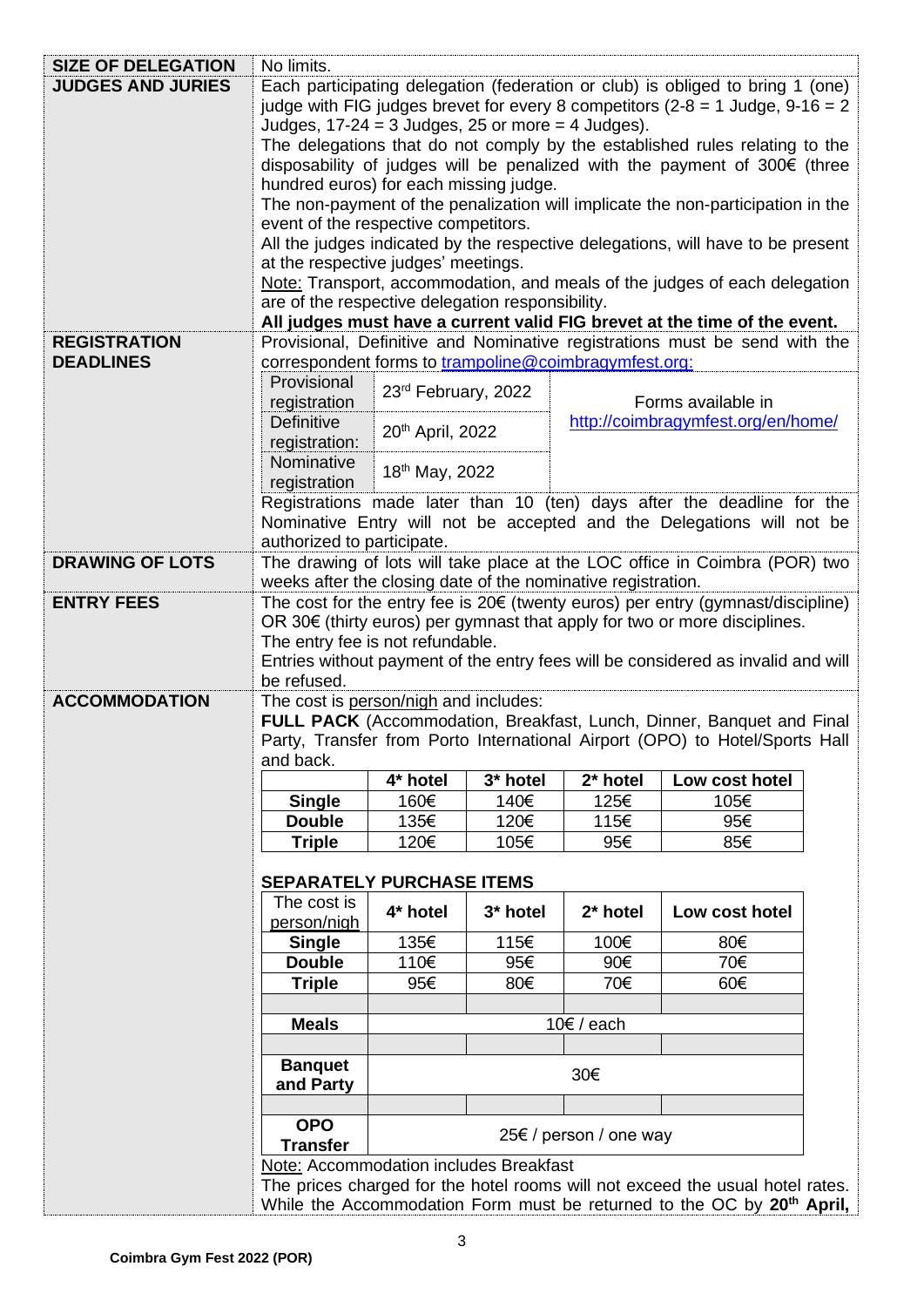|                                            | 2022 at the very latest, the Hotel rooms will be allocated on a "first come, first                                                                                                                                                                |  |  |  |
|--------------------------------------------|---------------------------------------------------------------------------------------------------------------------------------------------------------------------------------------------------------------------------------------------------|--|--|--|
|                                            | serve" basis.<br>The participating delegations must pay for their accommodation costs.<br>At the time of the Definitive registration (2 months prior to the event) 50% of<br>the accommodation costs must be paid to the LOC. Entries without the |  |  |  |
|                                            | payment of the 50% of the accommodation costs will be considered as invalid<br>and will be refused. The remaining 50% of the accommodation costs must be                                                                                          |  |  |  |
|                                            | paid by 18 <sup>th</sup> May, 2022.                                                                                                                                                                                                               |  |  |  |
|                                            | In case of room cancellations until 20 <sup>th</sup> April 2022. the OC will refund the<br>complete amount of annulled rooms. In case of room cancellations from 21 <sup>st</sup>                                                                 |  |  |  |
|                                            | April until 18 <sup>th</sup> May 2022 OC will refund 50 % of the amount of annulled                                                                                                                                                               |  |  |  |
|                                            | rooms. In case of room cancellations after 19 <sup>th</sup> May 2022 no claims of<br>refunds will be accepted.                                                                                                                                    |  |  |  |
| <b>MEALS</b>                               | Lunch and Dinner will be served nearby Sports Hall.                                                                                                                                                                                               |  |  |  |
|                                            | All Meals are included in Full Pack;<br>Meals can be purchased separately in the inscription process to the                                                                                                                                       |  |  |  |
|                                            | value of 10€/each;                                                                                                                                                                                                                                |  |  |  |
|                                            | Cost of each meal per person acquired on accreditation (Lunch or<br>Dinner) to the value of 15€/each.                                                                                                                                             |  |  |  |
| <b>BANQUET &amp; FINAL</b><br><b>PARTY</b> | Banquet and Final Party are included in Full Pack;<br>Banquet and Final Party can be purchased separately in the inscription                                                                                                                      |  |  |  |
|                                            | process to the value of 30€/each;                                                                                                                                                                                                                 |  |  |  |
|                                            | Cost of each banquet and Final Party on accreditation to the value of<br>45€/each.                                                                                                                                                                |  |  |  |
| <b>INTERNATIONAL</b>                       | The participating delegations must pay for the travel costs of their<br>$\overline{\phantom{a}}$                                                                                                                                                  |  |  |  |
| <b>TRANSPORTATION</b>                      | members.<br>The Travel Schedule Form must be returned to the OC by 18th May                                                                                                                                                                       |  |  |  |
|                                            | 2022.                                                                                                                                                                                                                                             |  |  |  |
| <b>LOCAL</b><br><b>TRANSPORTATION</b>      | Delegations that book Full Pack will be offered transport from:<br>Porto International Airport (OPO) to Hotel/Sports Hall and back                                                                                                                |  |  |  |
|                                            | The Hotel to Sports Hall and back<br>In case of need, is possible to arranged transfer from Lisbon International                                                                                                                                  |  |  |  |
|                                            | Airport (LIS) at delegation expenses. Quotation on demand.                                                                                                                                                                                        |  |  |  |
| <b>VISA</b>                                | Information about flight details should be sent to OC until 18th May 2022.<br>Please verify immediately with your travel agent or the Portugal Embassy or                                                                                         |  |  |  |
|                                            | Consulate in your country if a visa is required for your travel to Portugal.                                                                                                                                                                      |  |  |  |
|                                            | The Organizing Committee will be happy to assist each delegation member<br>with an official invitation letter, provided that the request is made before 20 <sup>th</sup>                                                                          |  |  |  |
|                                            | <b>April 2022.</b>                                                                                                                                                                                                                                |  |  |  |
|                                            | The request must include the full name, date of birth, gender, function,<br>passport number, passport expiry date, and the arrival and departure dates of                                                                                         |  |  |  |
|                                            | the delegation member as well as the city the visa application letter must be                                                                                                                                                                     |  |  |  |
|                                            | sent to.                                                                                                                                                                                                                                          |  |  |  |
| <b>INSURANCE</b>                           | The Host Federation and the Organizing Committee will not be held<br>responsible for any liabilities in case of accidents, illness, repatriation and the                                                                                          |  |  |  |
|                                            | like.                                                                                                                                                                                                                                             |  |  |  |
|                                            | The FIG Technical Regulations foresee that all participating Federations are<br>responsible for making their own arrangements to have the necessary valid                                                                                         |  |  |  |
|                                            | insurance coverage against illness, accidents and for repatriation for all the                                                                                                                                                                    |  |  |  |
|                                            | members of their Delegation.<br>The LOC will verify the insurance upon arrival of the delegation members                                                                                                                                          |  |  |  |
|                                            | (e.g. cover note or photocopy of the valid policy).<br>Delegation members with insufficient coverage must inform the LOC in                                                                                                                       |  |  |  |
|                                            | advance. The LOC will subsequently offer insurance at the Federations' own                                                                                                                                                                        |  |  |  |
|                                            | charge as follows: 45€ (forty five euros) per person/day.                                                                                                                                                                                         |  |  |  |
| <b>ACCREDITATION</b>                       | Each delegation should attend at the Accreditation Desk upon arrival with the<br>following documents:                                                                                                                                             |  |  |  |
|                                            | Passports of all members of delegation;                                                                                                                                                                                                           |  |  |  |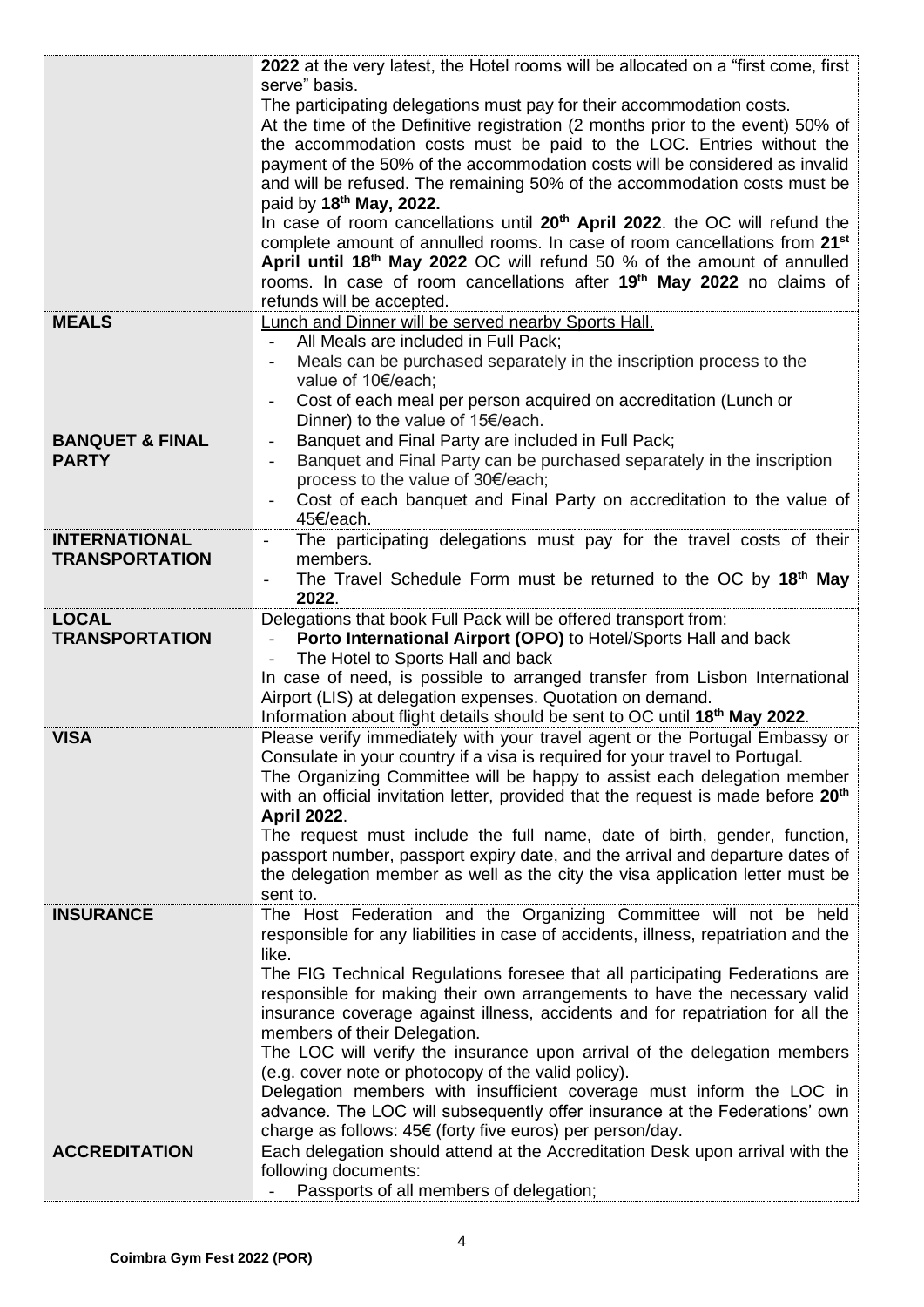|                          | FIG licenses;                                                                                                                                           |                                               |                                                                      |                                                                                                 |  |  |
|--------------------------|---------------------------------------------------------------------------------------------------------------------------------------------------------|-----------------------------------------------|----------------------------------------------------------------------|-------------------------------------------------------------------------------------------------|--|--|
|                          | Proof of total payment of costs due to the LOC;                                                                                                         |                                               |                                                                      |                                                                                                 |  |  |
|                          | Proof of insurances of all delegation members.                                                                                                          |                                               |                                                                      |                                                                                                 |  |  |
| <b>FINANCIAL</b>         |                                                                                                                                                         |                                               |                                                                      | Delegations which have not fulfilled their financial obligations, towards the                   |  |  |
| <b>OBLIGATIONS</b>       |                                                                                                                                                         |                                               |                                                                      |                                                                                                 |  |  |
|                          | LOC, will not be allowed to participate in this Trampoline tournament.<br>Delegations which have not fulfilled their financial obligations, towards the |                                               |                                                                      |                                                                                                 |  |  |
|                          |                                                                                                                                                         |                                               |                                                                      |                                                                                                 |  |  |
|                          | LOC by the given deadline in the Invitation/Directives, may still have the                                                                              |                                               |                                                                      |                                                                                                 |  |  |
|                          | possibility to participate, but the LOC will not guarantee the hotel booking,                                                                           |                                               |                                                                      |                                                                                                 |  |  |
|                          | meals and local transportation.                                                                                                                         |                                               |                                                                      |                                                                                                 |  |  |
| <b>BANK ACCOUNT</b>      | Account Name: AAC - Secção Ginástica                                                                                                                    |                                               |                                                                      |                                                                                                 |  |  |
| <b>INFORMATION</b>       | <b>Bank Name: Santander Totta</b>                                                                                                                       |                                               |                                                                      |                                                                                                 |  |  |
|                          | <b>Agency Name: Coimbra Polo I</b>                                                                                                                      |                                               |                                                                      |                                                                                                 |  |  |
|                          | IBAN: PT50 0018 0003 53098810020 74                                                                                                                     |                                               |                                                                      |                                                                                                 |  |  |
|                          | <b>Swift Code: TOTAPTPL</b>                                                                                                                             |                                               |                                                                      |                                                                                                 |  |  |
|                          |                                                                                                                                                         |                                               |                                                                      | Please integrate the payment's purpose as follows: CGF22 + Name of the                          |  |  |
|                          | Delegation.                                                                                                                                             |                                               |                                                                      |                                                                                                 |  |  |
|                          |                                                                                                                                                         |                                               |                                                                      | The participating delegation is responsible for covering all bank fees in                       |  |  |
|                          |                                                                                                                                                         | connection with the bank transfers.           |                                                                      |                                                                                                 |  |  |
| <b>CANCELATION</b>       |                                                                                                                                                         |                                               |                                                                      | All reserves (Accommodations, Meals, Banquet and Transfer) cancelled until                      |  |  |
| <b>POLICY</b>            |                                                                                                                                                         |                                               |                                                                      | 20 <sup>th</sup> April 2022 at the very latest, will be subject to a cancellation fee of 0%.    |  |  |
|                          |                                                                                                                                                         |                                               |                                                                      | All reserves (Accommodations, Meals, Banquet and Transfer) cancelled from                       |  |  |
|                          |                                                                                                                                                         |                                               |                                                                      | 21 <sup>st</sup> April until 18 <sup>th</sup> May 2022 at the very latest, will be subject to a |  |  |
|                          |                                                                                                                                                         |                                               | cancellation fee of 50% to be paid by the delegation concerned.      |                                                                                                 |  |  |
|                          |                                                                                                                                                         |                                               |                                                                      | All reserves (Accommodations, Meals, Banquet and Transfer) cancelled from                       |  |  |
|                          |                                                                                                                                                         |                                               |                                                                      | 19 <sup>th</sup> May 2022 until the arrival of the delegations on site or "no show" will be     |  |  |
|                          |                                                                                                                                                         |                                               |                                                                      | subject to a cancellation fee of 100% to be paid by the delegation concerned.                   |  |  |
| <b>AWARDS</b>            |                                                                                                                                                         |                                               |                                                                      | The top three athletes in each discipline will be awarded with medals. In                       |  |  |
|                          |                                                                                                                                                         |                                               | addition, there will be a participation certificate to all gymnasts. |                                                                                                 |  |  |
|                          |                                                                                                                                                         |                                               |                                                                      |                                                                                                 |  |  |
| <b>PRIZE MONEY</b>       |                                                                                                                                                         |                                               |                                                                      | The LOC will pay the following prize money per discipline (amounts in Euros)                    |  |  |
|                          |                                                                                                                                                         |                                               |                                                                      | - "discipline" means every final: Trampoline men, Trampoline women,                             |  |  |
|                          | Tumbling men, etc.                                                                                                                                      |                                               |                                                                      |                                                                                                 |  |  |
|                          | The prize money, free of any deductible taxes, will be distributed in Euros as                                                                          |                                               |                                                                      |                                                                                                 |  |  |
|                          |                                                                                                                                                         |                                               |                                                                      |                                                                                                 |  |  |
|                          | follows:                                                                                                                                                |                                               |                                                                      |                                                                                                 |  |  |
|                          |                                                                                                                                                         |                                               | Prize money (euros)                                                  |                                                                                                 |  |  |
|                          |                                                                                                                                                         | Ranking                                       | $17+$                                                                | $15 - 16$                                                                                       |  |  |
|                          |                                                                                                                                                         | 1                                             | 300€                                                                 | 100€                                                                                            |  |  |
|                          |                                                                                                                                                         | $\overline{2}$                                | 200€                                                                 | 75€                                                                                             |  |  |
|                          |                                                                                                                                                         | 3                                             | 100€                                                                 | 50€                                                                                             |  |  |
|                          |                                                                                                                                                         |                                               |                                                                      | No prize money will be given, if there are less than 4 (four) participating                     |  |  |
|                          | gymnasts in a category.                                                                                                                                 |                                               |                                                                      |                                                                                                 |  |  |
|                          |                                                                                                                                                         |                                               |                                                                      | In case of a tie, the prize money will be added and divided by the number of                    |  |  |
|                          | gymnasts:                                                                                                                                               |                                               |                                                                      |                                                                                                 |  |  |
|                          |                                                                                                                                                         |                                               | 1, 1, 3 (prize money for rank 1 and 2 is added and divided by 2)     |                                                                                                 |  |  |
|                          |                                                                                                                                                         |                                               |                                                                      |                                                                                                 |  |  |
| <b>MEDIA</b>             |                                                                                                                                                         |                                               |                                                                      | 1, 2, 2, (prize money for rank 2 and 3 is added and divided by 2), etc.                         |  |  |
|                          |                                                                                                                                                         |                                               |                                                                      | All media representatives (journalists, photographers, TV) must request an                      |  |  |
|                          |                                                                                                                                                         |                                               |                                                                      | accreditation from the LOC Media Officer as soon as possible to have access                     |  |  |
|                          |                                                                                                                                                         | to the media centre on the competition venue. |                                                                      |                                                                                                 |  |  |
|                          |                                                                                                                                                         | e-mail: trampoline@coimbragymfest.org         |                                                                      |                                                                                                 |  |  |
| <b>SOCIAL MEDIA</b>      |                                                                                                                                                         | Site: http://coimbragymfest.org/en/home/      |                                                                      |                                                                                                 |  |  |
|                          |                                                                                                                                                         |                                               | facebook: https://www.facebook.com/coimbragymfest16                  |                                                                                                 |  |  |
|                          |                                                                                                                                                         |                                               | Instagram: https://www.instagram.com/coimbragymfest/                 |                                                                                                 |  |  |
| <b>MEDICAL</b>           |                                                                                                                                                         |                                               |                                                                      | The LOC will provide first aid medical services. A team of physiotherapists                     |  |  |
|                          |                                                                                                                                                         | will be present during the completion.        |                                                                      |                                                                                                 |  |  |
| <b>OFFICIAL HOSPITAL</b> |                                                                                                                                                         | Hospitais da Universidade de Coimbra          |                                                                      |                                                                                                 |  |  |
|                          | Praçeta Prof. Mota Pinto                                                                                                                                |                                               |                                                                      |                                                                                                 |  |  |
|                          |                                                                                                                                                         | 3000-075 Coimbra, Portugal                    |                                                                      |                                                                                                 |  |  |
| COVID-19                 | Tel: (+351) 239 400 400                                                                                                                                 |                                               |                                                                      | Besides the medical guidelines for the particular event, FIG also requires all                  |  |  |